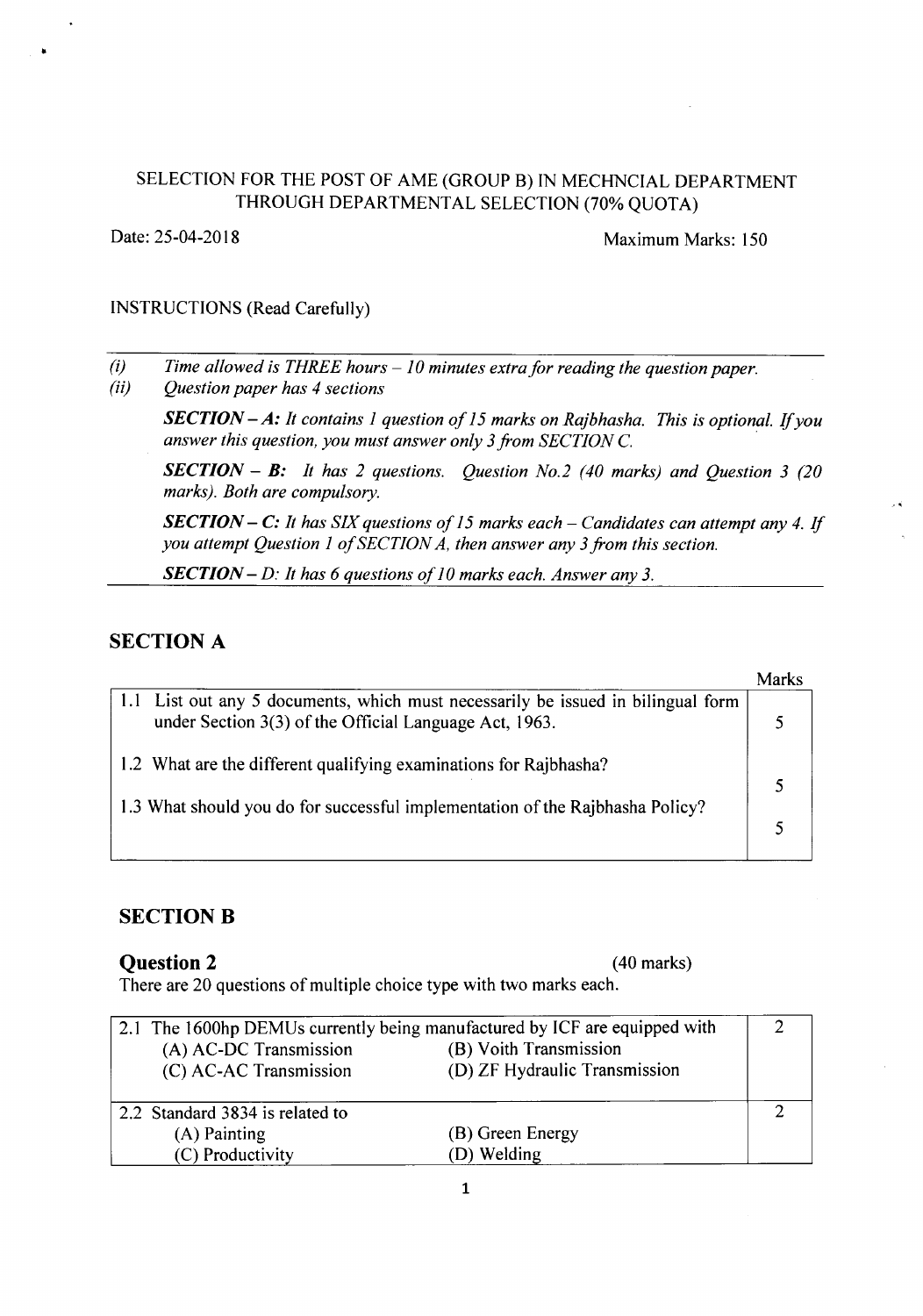|                                                  |                                                                                    | 2.3 During the year 2017-18, how many LHB Coaches were turned out by ICF    | $\overline{2}$ |
|--------------------------------------------------|------------------------------------------------------------------------------------|-----------------------------------------------------------------------------|----------------|
|                                                  | $(A)$ 2503                                                                         | (B) 1000<br>$(C)$ 1111<br>$(D)$ 551                                         |                |
|                                                  |                                                                                    |                                                                             |                |
|                                                  | 2.4 SPART is a                                                                     |                                                                             | $\overline{2}$ |
|                                                  | $(A)$ 3- coach train                                                               | $(B)$ 2 coach train                                                         |                |
|                                                  | $(C)$ 18 car train                                                                 | (D) Single car inspection saloon                                            |                |
|                                                  |                                                                                    |                                                                             |                |
| 2.5                                              | Sidewalls of LHB Shell are made of SS sheets                                       |                                                                             | $\overline{2}$ |
|                                                  |                                                                                    |                                                                             |                |
|                                                  | $(A)$ 2mm thick                                                                    | $(B)$ 3mm thick                                                             |                |
|                                                  | $(C)$ 1.5mm thick                                                                  | (D) 5mm thick                                                               |                |
|                                                  |                                                                                    |                                                                             | $\overline{2}$ |
|                                                  | 2.6 What is the flash time maintained after applying one coat of PU finish coat in |                                                                             |                |
|                                                  | paint booth before taking the coach to the oven?                                   |                                                                             |                |
|                                                  | $(A)$ 15 minutes                                                                   | $(B)$ 30 minutes                                                            |                |
|                                                  | $(C)$ 45 minutes                                                                   | $(D)$ 60 minutes                                                            |                |
|                                                  |                                                                                    |                                                                             |                |
| 2.7                                              |                                                                                    | Who received the Award for Transformation Initiatives for ICF during this   | $\overline{2}$ |
|                                                  | year's Railway Week Awards at the Board Level?                                     |                                                                             |                |
|                                                  | (A) CWE/Shell                                                                      | (B) CWE/Furnishing                                                          |                |
|                                                  | (C) CDE/Mech                                                                       | $(D)$ GM/ICF                                                                |                |
|                                                  |                                                                                    |                                                                             |                |
|                                                  |                                                                                    |                                                                             |                |
|                                                  |                                                                                    | 2.8 What is the minimum Dry Film Thickness of paint prescribed on LHB Bogie | $\overline{2}$ |
|                                                  | Frame?                                                                             |                                                                             |                |
|                                                  | $(A)$ 100 microns                                                                  | $(B)$ 275 microns                                                           |                |
|                                                  | $(C)$ 375 microns                                                                  | (D) $175$ microns                                                           |                |
|                                                  |                                                                                    |                                                                             |                |
|                                                  | 2.9 In EMUs Air Springs are used in                                                |                                                                             | $\overline{2}$ |
|                                                  | (A) Primary Suspension                                                             | (B) Secondary Suspension                                                    |                |
|                                                  | (C) None                                                                           | (D) Both                                                                    |                |
|                                                  |                                                                                    |                                                                             |                |
| 2.10 Full form of DETC manufactured by ICF is    |                                                                                    | $\overline{2}$                                                              |                |
|                                                  | (A) Diesel Electric Tower Car                                                      | (B) Direct Energy Trailer Car                                               |                |
|                                                  |                                                                                    | (D) Dual Energy Tourist Coach                                               |                |
|                                                  | (C) Diesel Electric Train Coach                                                    |                                                                             |                |
|                                                  |                                                                                    |                                                                             |                |
|                                                  | 2.11 Train-18 is the name given to                                                 |                                                                             | 2              |
|                                                  | $(A)$ 3-phase EMUs                                                                 | (B) All 18 coach trains                                                     |                |
|                                                  | (C) Trainsets with underslung electrics                                            | (D)LHB Coach of 2018                                                        |                |
|                                                  |                                                                                    |                                                                             |                |
|                                                  | 2.12 LHB Air-conditioned Coaches are provided with                                 |                                                                             | $\overline{2}$ |
|                                                  | (A) Cast wheels from RWF                                                           | (B) Cast wheels from Germany                                                |                |
|                                                  | (C) Forged Wheels                                                                  | (D) depends on availability                                                 |                |
|                                                  |                                                                                    |                                                                             |                |
| 2.13 MRVC EMU rakes have internal panels made of |                                                                                    |                                                                             | 2              |
|                                                  | $(A)$ FRP                                                                          | (B) Poly Carbonate                                                          |                |
|                                                  | (C) LP Sheets                                                                      | $(D)$ ACP                                                                   |                |
|                                                  |                                                                                    |                                                                             |                |
|                                                  |                                                                                    |                                                                             |                |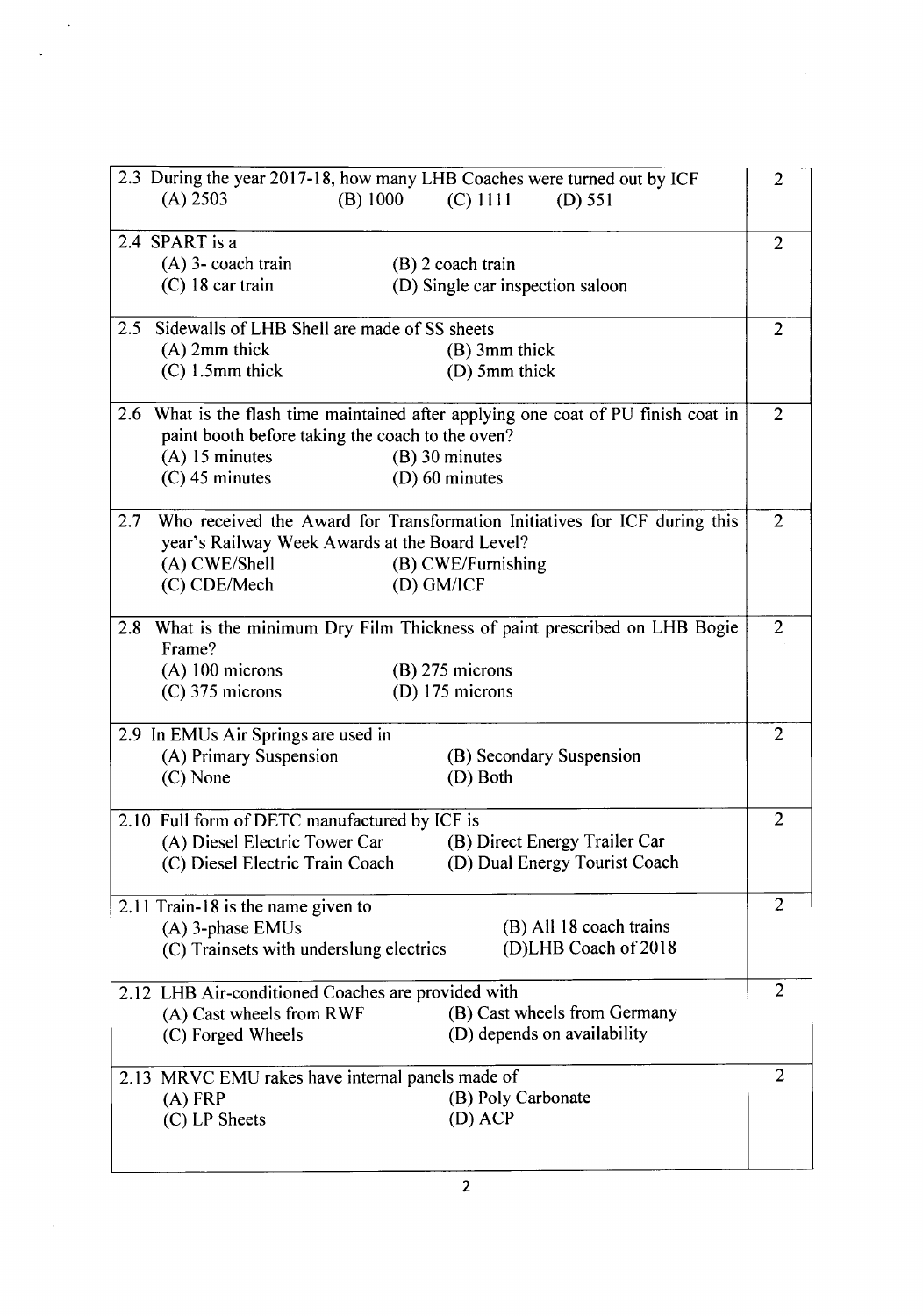| 2.14 Welding in LHB Coaches without adequate protection may damage:<br>$\overline{2}$  |                         |                |
|----------------------------------------------------------------------------------------|-------------------------|----------------|
| $(A)$ axle bearing                                                                     | (B) WSP                 |                |
| $(C)$ Both $(A)$ and $(B)$                                                             | (D) none of the above   |                |
| 2.15 Following is not a paint system:                                                  |                         | $\overline{2}$ |
| (A) Alkyd                                                                              | $(B)$ Epoxy             |                |
| (C) Polyurethane                                                                       | (D) Phosphating         |                |
| 2.16 Bolster machining of Fiat Bogie is done on                                        |                         | $\overline{2}$ |
| $(A)$ 3-axis machine                                                                   | (B) 5-axis machine      |                |
| (C) 7-axis machine                                                                     | (D) MIG machine         |                |
| 2.17 ICF is not supplying coaches to:                                                  |                         | $\overline{2}$ |
| (A) Mumbai Suburban                                                                    | (B) Northern Railway    |                |
| (C) Namma Metro                                                                        | (D) Kolkata Metro       |                |
| 2.18 What is MDTS-168? It is a procedure for                                           |                         | $\overline{2}$ |
| (A) checking wheel pressing                                                            | (B) brake disk pressing |                |
| (C) wheel set imbalance                                                                | (D) None of these       |                |
| 2.19 Following is not a Brake System used in ICF Coaches:                              |                         | $\overline{c}$ |
| (A) Knorr Bremse                                                                       | (B) Faievely            |                |
| (C) Escorts                                                                            | (D) Dyno-Brakes         |                |
| 2.20 Following is not a Coach Factory of Indian Railways                               |                         | $\overline{2}$ |
| $(A)$ ICF                                                                              | (B) MCF                 |                |
| (C) Latur                                                                              | $(D)$ RCF               |                |
|                                                                                        |                         |                |
| <b>Question 3</b>                                                                      | $(20 \text{ marks})$    |                |
| There are 10 questions.                                                                |                         |                |
| Indicate TRUE or FALSE (2 marks for each question)                                     |                         |                |
| 3.1 CSP-1 and CSP-2 are projects for manufacture of larger number of Metro<br>Coaches. |                         | $\overline{2}$ |
|                                                                                        |                         |                |
| 3.2 Schaku Couplers are used in Kolkata Metro.                                         |                         | $\overline{2}$ |
| 3.3 Conical Springs are used in High Speed LHB Coaches                                 |                         | $\overline{2}$ |
| 3.4 ISO:50001 is a standard for Energy Conservation                                    |                         | $\overline{2}$ |
| 3.5 Cast Wheels are provided in LHB Air Conditioned Coaches                            |                         | $\overline{2}$ |
|                                                                                        |                         |                |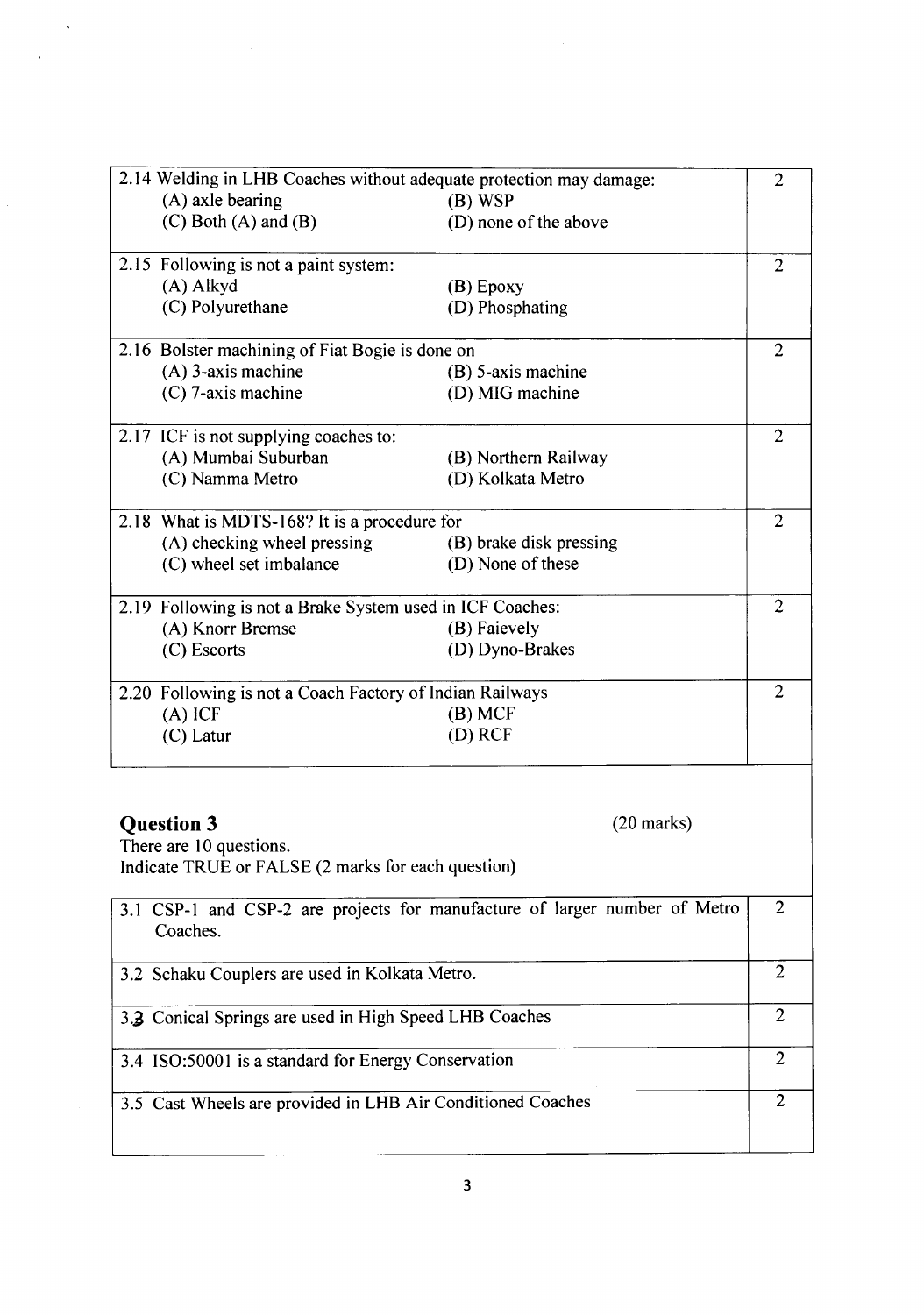| 3.6 ICF is a Carbon negative organisation                           |  |
|---------------------------------------------------------------------|--|
| 3.7 WSP is used in SPART Coaches for wheel protection               |  |
| 3.8 Hot phosphating is done on springs after final coat of painting |  |
| 3.9 Acetone is used for cleaning of surface of paintless coaches    |  |
| 3.10 Permissible limit of undulations on LHB side walls is 2.5 mm   |  |

## SECTION  $C -$  Answer any 4 questions of 15 marks each. If you have answered Question 1 of SECTION A, then answer only 3 from this section.

- 4. Describe painting process of LHB coach using paint booth and ovens explaining all stages of surface preparation. How will you check bonding strength of paint? (15 marks)
- 5. Describe the layout of any of the new Spring Shop or FIAT bogie, bogie assembly shop inclusive of bogie panting. (15 marks) inclusive of bogie panting.
- 6. Describe the manufacturing of wheel-set of FIAT bogies. rectification of wheel set unbalance? What is procedure for (15 marks)
- 7. If you are made AWM of any one of following Shop, how will you maintain staff discipline, improve outturn, consistency in quality and deal with customer complaint, Staff Welfare etc:
	- (A) Side Wall/Roof Assembly

(B) Paint Shop

Please pick up any of the shop and illustrate your answer covering all above aspects of production. (15 marks)

- 8. What is Wheel Shelling? What are various reasons of Wheel Shelling and what measure you will take to control it? (15 marks)
- 9. Write short notes on any three: (15 marks)
	- (i) WSP
	- (ii) Welding defects & corrective measure
	- (iii) Passenger amenities in coaches
	- (iv) 5S in ICF
	- (v) Stress Relieving of 3 phase Kolkata Metro bogie frame
	- (vi) Destructive and non-destructive test.